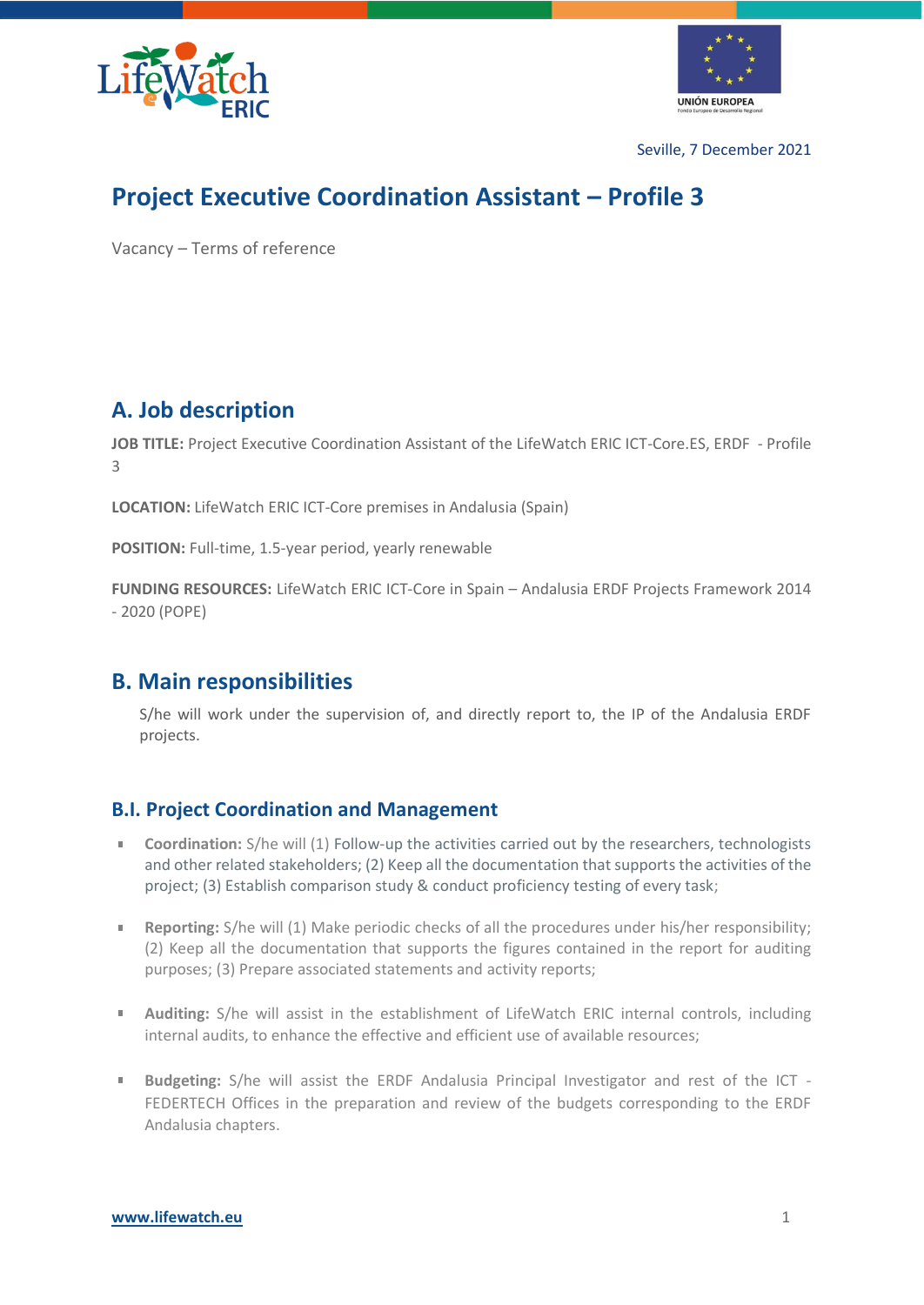



- à. **Managing:** S/he will (1) Manage the contracts of eventual suppliers associated to the ERDF Andalusia projects activities; (2) Implement, under LifeWatch ERIC Standards, the procedures of forecast, budget controlling and associated reports; (3) Make the specific conditions and related tasks for technical reports of procurement procedures.
- **Checking:** S/he will (1) Establish processes to avoid cases of non-compliance; (2) Execute  $\mathbf{r}$ corrective actions according LifeWatch ERIC rules, if necessary; (3) Prepare associated statements and reports of activity.
- **Collaboration:** S/he will (1) Establish processes to increase the synergies among ERDF Projects of  $\mathbf{u}$ LifeWatch ERIC; (2) Support to Communication and Marketing & Industrialization Departments to establish info and dissemination highlights.

### **C. The ideal candidate should meet the following requirements:**

- Minimum qualification: Bachelor's in Law;  $\blacksquare$
- ×, Postgraduade experience in (Spanish) Public Procurements compulsory;
- $\mathbb{R}^{n\times n}$ Minimum five-year experience in similar position in the Spanish public sector ("Administración General del Estado"-AGE desirable);
- Excellent presentation and reporting skills, fluency in writing and spoken Spanish (C2) (ERDF m. regulations compulsory issue, and ICT-FEDERTECH Offices premises hosted by Spain);
- Good reporting skills, fluency in written and spoken English (B1), the working language of  $\mathbb{R}^+$ LifeWatch ERIC;
- Experience in preparing reporting on quality standards;  $\bar{\phantom{a}}$
- Data and organisational analysis skills for legal, administrative and financial reports;  $\blacksquare$
- Ability to work under tight deadlines with changing priorities, availability to occasionally work **College** beyond office hours and on weekends as required;
- $\bar{a}$ Availability to travel abroad accompanying the Head of ICT-Core / FEDERTECH Offices, and the rest of the Office staff;
- A high-standard work ethic.  $\blacksquare$

#### **ASSETS**